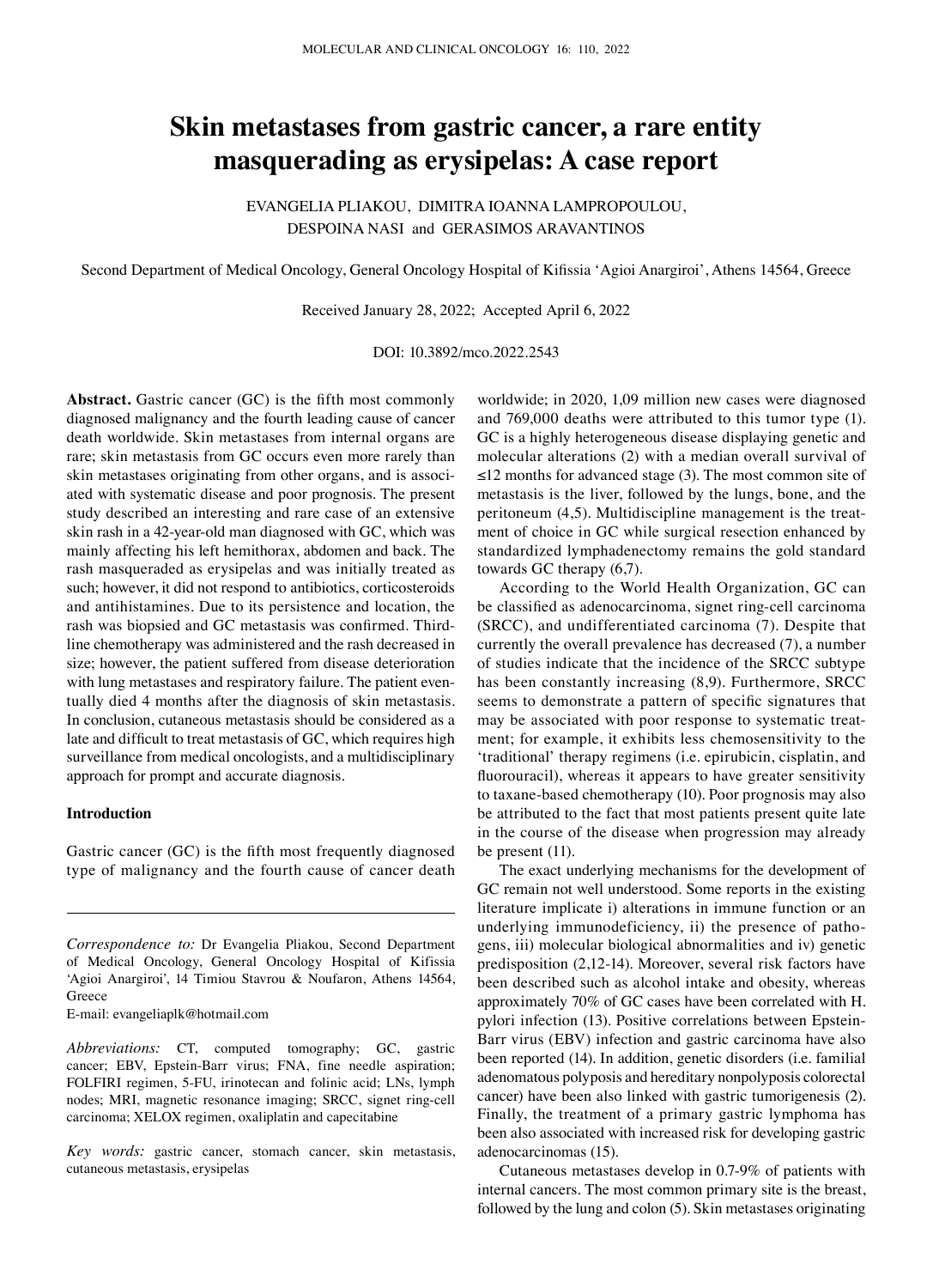from systemic cancer typically present as nodular, nontender, firm, erythematous or pigmented lesions, with increased vascularity or ulceration (16). Less frequently, they appear like cellulitis, erysipelas (carcinoma erysipeloides) or other unusual morphologies (17). Skin metastasis from GC rarely occurs with an incidence of approximately 0.8-1.0%. In this article, we describe an interesting and rare case of an extensive skin rash masquerading as erysipelas which was eventually identified as gastric cancer metastases. The patient gave fully informed written consent to the publication of this report and any accompanying images.

# **Case report**

Α 42-year old man presented to a general hospital (Elpis Hospital, Athens, Greece; November 2018) because of several abnormally enlarged left cervical and supraclavicular lymph nodes (LNs). The patient had also a two-month history of dyspepsia and gastroesophageal reflux. He was a 30 packyear smoker (approximately one and a half pack daily) and had a previous medical history of two ischemic strokes. His father was diagnosed and died from gastric cancer at the age of 50. The FNA (November 2018) was positive for metastatic involvement of the examined lymph node from a low-grade carcinoma of unknown origin. The esophagogastroduodenoscopy revealed a crater-like, circular lesion in the prepyloric antrum, with an ulcer of about 10 mm in diameter; the lesion was bleeding, while it caused stenosis in antrum and pylorus; extensive gastritis was also confirmed in the stomach corpus and fundus. Microscopic examination revealed a poorly differentiated adenocarcinoma with multiple signet ring cells; H. pylori test was negative. Subsequently, the patient was referred to our hospital for further treatment (General Oncology Hospital of Kifissia 'Agioi Anargiroi', Athens, Greece; December 2018).

CT and MRI scans revealed a 38 mm lesion in the pylorus, the presence of a lymph node block [diameter  $(d)=30$  mm] by the aorta and multiple LNs in the left perihepatic space (d=22 mm). Ascites, liver metastasis or peritoneal carcinomatosis were not confirmed. Moreover, thrombosis of the left subclavian vein, enlarged left cervical (d=20 mm) and supraclavicular LNs (d=13 mm) were reported. The tumor was characterized inoperable at that time and capecitabineoxaliplatin chemotherapy (XELOX regimen) was initiated (December 2018). The treatment effects were classified as partial response according to Response Evaluation Criteria in Solid Tumors version 1.1 and the patient received six cycles of XELOX. However, in April 2019 the patient developed subcutaneous oedema in the left ambit, sub- and supraclavicular space, as well as multiple palpable LNs and oedema in the left cervical space (lymphoedema); paclitaxel-ramucirumab were administered due to disease progression; he received a total of nine cycles.

In January 2020, the patient presented with an extensive rash in his left hemithorax, abdomen and back (especially on the left) accompanied by mild pruritus and low fever (Fig. 1). On examination, the rash was hard but painless in palpation with large erythematous plaques but no skin ulceration; it was initially considered as erysipelas, but it did not respond to pharmaceutical therapy with antibiotics, corticosteroids and antihistamines (Fig. 2). The patient also developed



Figure 1. Skin metastases from gastric cancer. The 42-year-old man presented with extensive rash in his left hemithorax, abdomen and back accompanied by mild pruritus and low fever, about 13 months after his initial diagnosis; the rash was initially treated as erysipelas.



Figure 2. The extensive rash did not response to pharmaceutical therapy. Due to its persistence and location, a skin biopsy was obtained and confirmed the diagnosis of a low-grade carcinoma, consistent with metastasis from the known gastric cancer.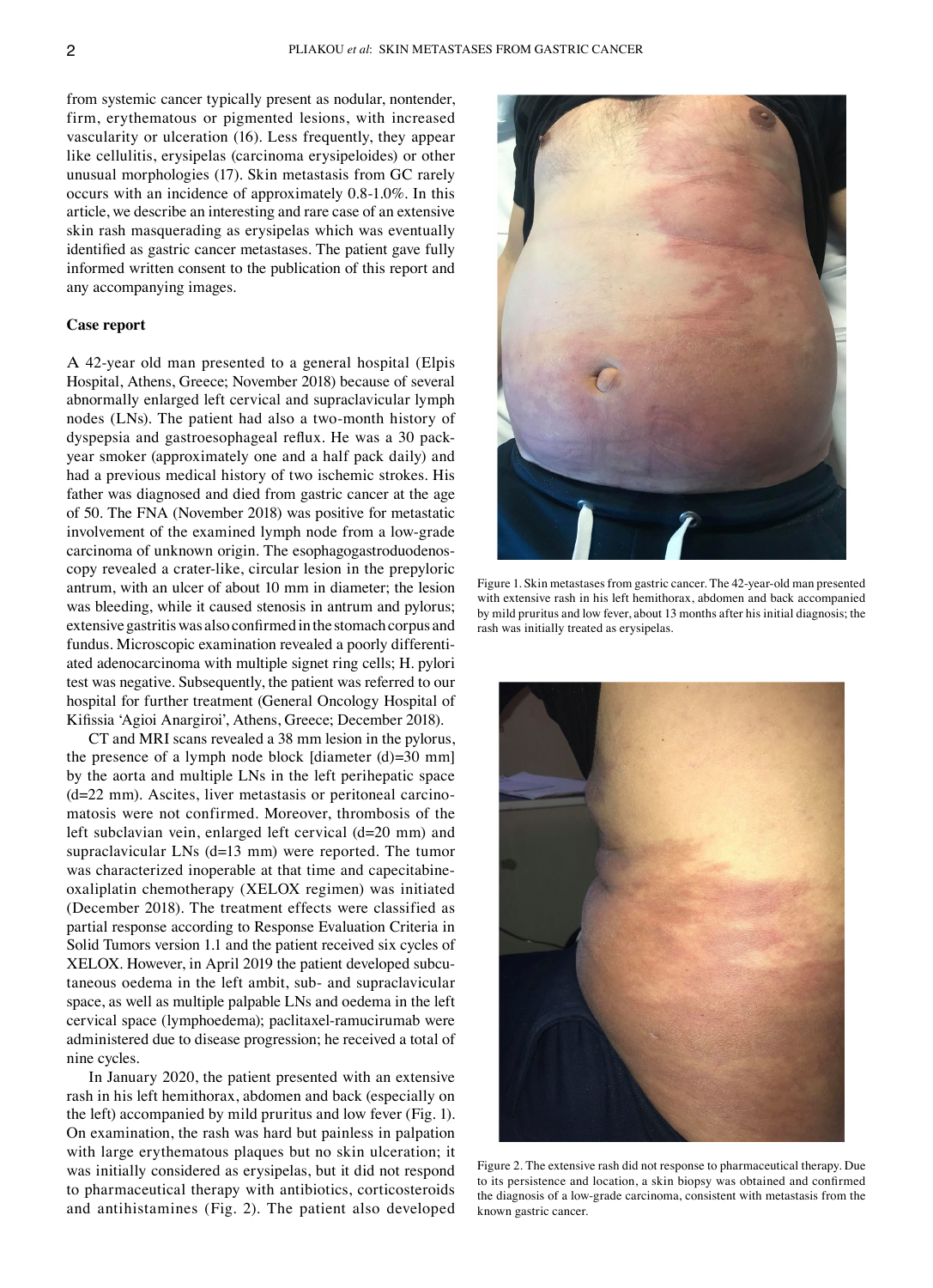ascites, and thrombosis of the external iliac and femoral vein, whereas the subcutaneous oedema was constantly deteriorating. Two weeks later, there was no clinical improvement, and a skin biopsy was obtained and confirmed the diagnosis of a low-grade carcinoma, consistent with metastasis from the known gastric cancer  $[AE1/3(+), CDX-2(+), CK20(-),$  $CK7(+)$ , and HER2(-)]. The treatment regimen switched to 5-FU, irinotecan and folinic acid (FOLFIRI), and the patient's rash decreased in size after three cycles; nonetheless, the patient suffered from disease deterioration with lung metastases, pleural effusion (chylothorax), respiratory failure and eventually died four months after the diagnosis of the skin metastasis.

# **Discussion**

According to previous observations, poorly differentiated adenocarcinoma with signet-ring cell features can be linked with the development of skin metastases. The pathogenesis of cutaneous metastasis remains unclear. Some potential mechanisms that have been implicated are i) hematogenous or lymphatic spread, ii) direct invasion of gastric cancer (consistent with the most frequent sites of cutaneous metastases), and iii) intraoperative implantation of cancer cells into the skin (surgical scars are also quite common sites due to iatrogenic implantation) (5). Regarding our patient, the first two mechanisms seem most relevant.

Between 2013-2020, according to Şahin *et al*, only ten cases have been reported in Pubmed database. The most common metastatic sites include the neck, the back, the abdomen, and the inguinal region; the lesions may evolve as single or multiple nodules with an erysipelas-like morphology (also confirmed in our patient). Gender-wise, men have been suggested to have a higher risk for developing skin metastases (18).

In cases of cutaneous metastasis originating from primary gastric cancer, the prognosis is poor. In six out of the ten described case reports, the survival time after diagnosis of skin metastases was reported to be between 1-16 months (18). Treatment plans vary depending on the extent of the cutaneous lesions and the systemic disease, as well as the performance status of the patient; they usually include local excision, irradiation, or systemic chemotherapy. To conclude, better prognosis has been associated with patients with a completely resectable cutaneous metastasis in the setting of a good primary tumor control (16).

Although uncommon, a skin lesion either upon diagnosis or during the course of the disease, should always raise suspicion for metastasis and a biopsy specimen should be obtained as soon as possible for further evaluation. In any case, a multidisciplinary approach and close collaboration between medical oncologists and dermatologists are of great significance.

## **Acknowledgements**

Not applicable.

# **Funding**

No funding was received.

# **Availability of data and materials**

Data sharing is not applicable to this article, as no datasets were generated or analyzed during the current study.

#### **Authors' contributions**

EP conceptualized the present case report; EP, DIL, DN and GA designed the case report; EP and DIL wrote the initial draft; EP, DIL, DN and GA collected clinical data; EP, DIL, DN and GA wrote, reviewed and edited the final draft. All authors read and approved the final manuscript. EP, DIL, DN and GA confirm the authenticity of all the raw data.

#### **Ethics approval and consent to participate**

Not applicable.

# **Patient consent for publication**

The patient gave fully informed written consent for the publication of the present case report and accompanying images.

## **Competing interests**

The authors declare that they have no competing interests.

#### **References**

- 1. Sung H, Ferlay J, Siegel RL, Laversanne M, Soerjomataram I, Jemal A and Bray F: Global cancer statistics 2020: GLOBOCAN estimates of incidence and mortality worldwide for 36 cancers in 185 countries. CA Cancer J Clin 71: 209-249, 2021.
- 2. Gigek CO, Calcagno DQ, Rasmussen LT, Santos LC, Leal MF, Wisnieski F, Burbano RR, Lourenço LG, Lopes-Filho GJ and Smith MAC: Genetic variants in gastric cancer: Risks and clinical implications. Exp Mol Pathol 103: 101-111, 2017.
- 3. Siegel RL, Miller KD and Jemal A: Cancer statistics, 2019. CA Cancer J Clin 69: 7-34, 2019.
- 4. Fukui Y, Kubo N, Sakurai K, Tamamori Y, Maeda K and Ohira M: Metachronous port site, muscular and subcutaneous metastases from a gastric adenocarcinoma: A case report and review of articles. Surg Case Rep 7: 124, 2021.
- 5. Hu SC, Chen GS, Wu CS, Chai CY, Chen WT and Lan CC: Rates of cutaneous metastases from different internal malignancies: Experience from a Taiwanese medical center. J Am Acad Dermatol 60: 379-387, 2009.
- 6. Panda SK, Sahoo PK, Agarwala SK, Houghton TT, Chandrapattan PP, Sankar KV and Nag R: Evolution of treatment in gastric cancer-a systematic review. J Egypt Natl Canc Inst 34: 12, 2022.
- 7. Sitarz R, Skierucha M, Mielko J, Offerhaus GJA, Maciejewski R and Polkowski WP: Gastric cancer: Epidemiology, prevention, classification, and treatment. Cancer Manag Res 10: 239-248, 2018.
- 8. Bamboat ZM, Tang LH, Vinuela E, Kuk D, Gonen M, Shah MA, Brennan MF, Coit DG and Strong VE: Stage-stratified prognosis of signet ring cell histology in patients undergoing curative resection for gastric adenocarcinoma. Ann Surg Oncol 21: 1678- 1685, 2014.
- 9. Taghavi S, Jayarajan SN, Davey A and Willis AI: Prognostic significance of signet ring gastric cancer. J Clin Oncol 30: 3493- 3498, 2012.
- 10. Machlowska J, Pucułek M, Sitarz M, Terlecki P, Maciejewski R and Sitarz R: State of the art for gastric signet ring cell carcinoma: From classification, prognosis, and genomic characteristics to specified treatments. Cancer Manag Res 11: 2151-2161, 2019.